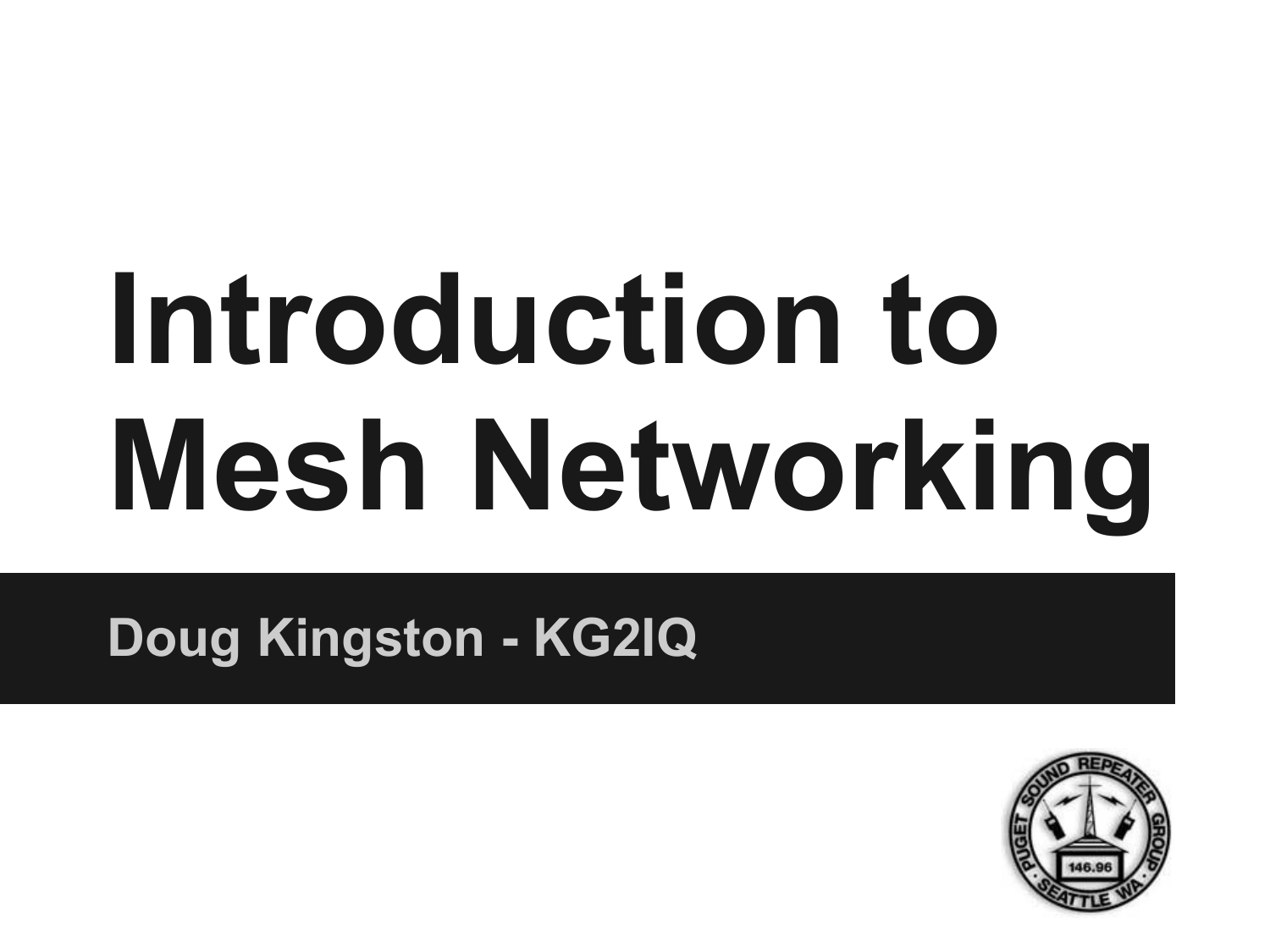### **About Doug**

Technician class in 1973 Repeater Committee for BARC in '70s 198? General class Early Internet work at Ballistics Research Lab 2004 Advanced class 2004 Lots of IT infrastructure, networks to services 2011 Moved to Seattle 2012 - Discover MESH and PSRG!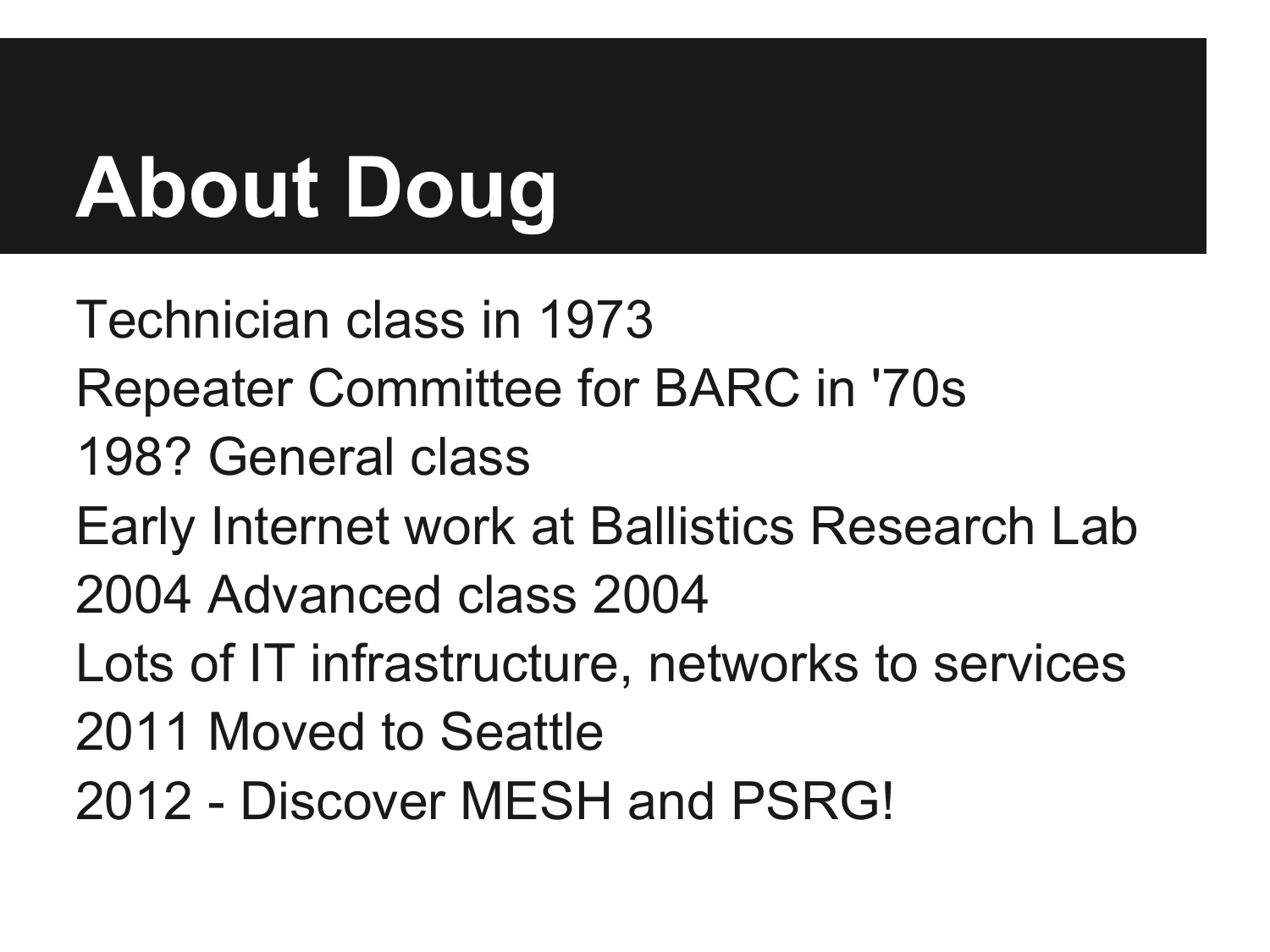# **Why Mesh? Why Now?**

Our lives now revolve around data sharing

Amateurs need capable data infrastructure

Available equipment and software Easily integrated Easily modified and adapted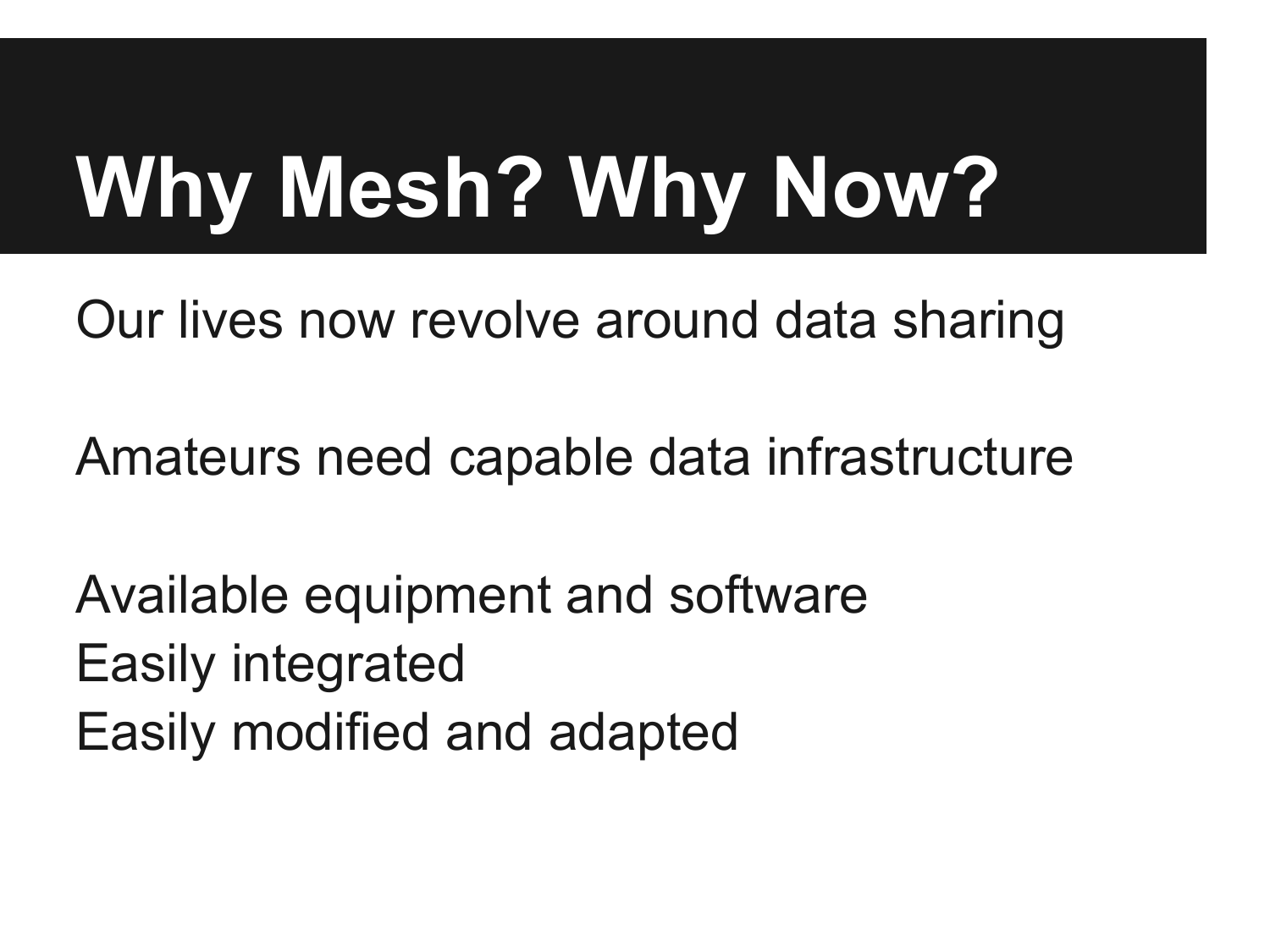# **History**

October 2003 - First RFC 2004 - Open source implementation 2007 - NRL release and olsrd-ng initiated HSMM-MESH - Austin & Plano Texas Various community networks across the world 2012 - NW-MESH initiated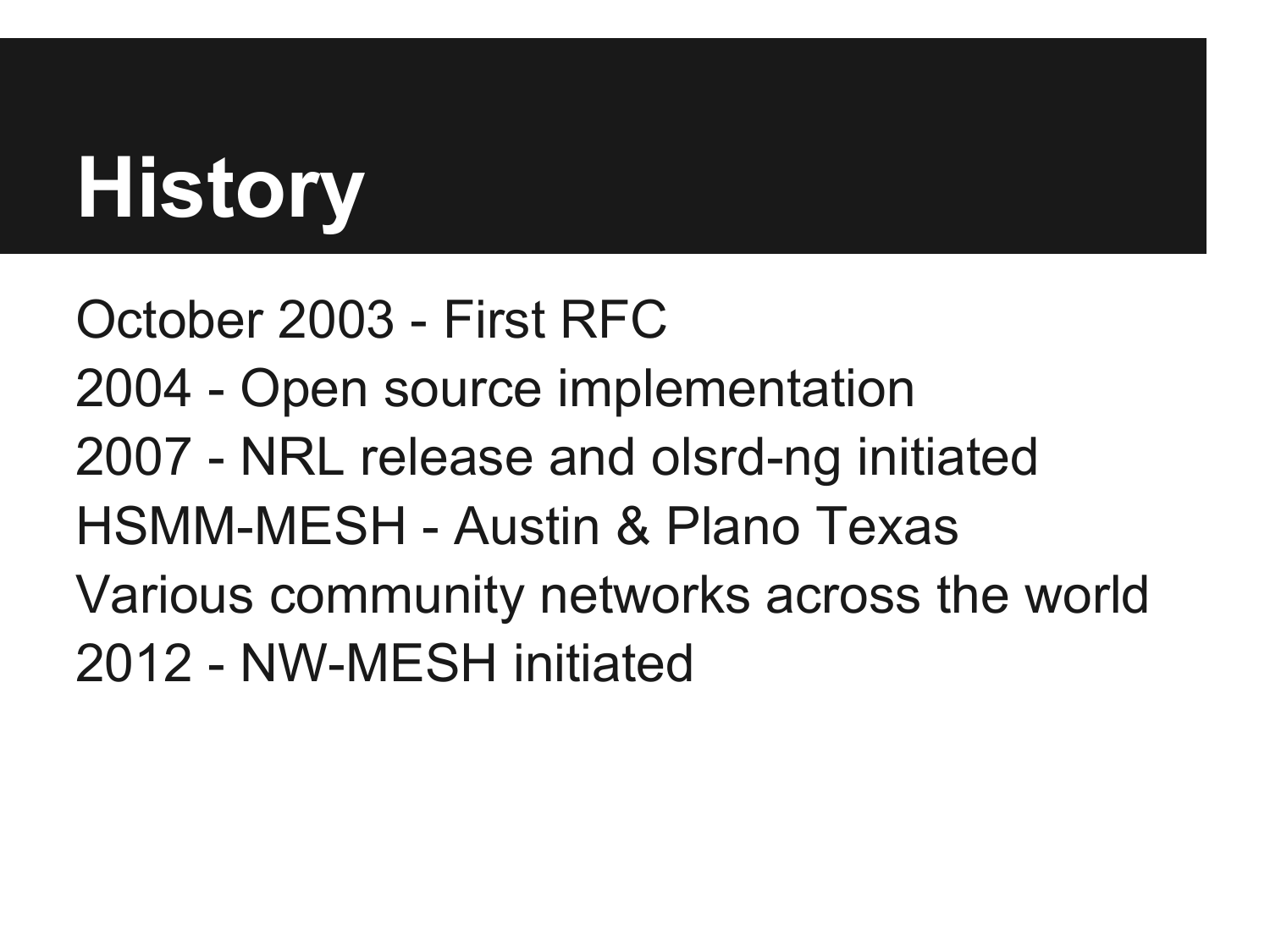### **Network Layers**

| <b>OSI Model</b> |                              |                        |                                                                                                               |  |
|------------------|------------------------------|------------------------|---------------------------------------------------------------------------------------------------------------|--|
|                  | Data unit                    | Layer                  | <b>Function</b>                                                                                               |  |
| Host             | Data                         | 7. Application         | Network process to application                                                                                |  |
| layers           |                              | <b>6. Presentation</b> | Data representation, encryption and decryption, convert<br>machine dependent data to machine independent data |  |
|                  |                              | 5. Session             | Interhost communication, managing sessions between<br>applications                                            |  |
|                  | Segments                     | 4. Transport           | End-to-end connections, reliability and flow control<br>(TCP, UDP, ICMP)                                      |  |
|                  | Media <b>Packet/Datagram</b> | 3. Network             | Path determination and logical addressing (IP, Routing)                                                       |  |
| layers           | Frame                        | 2. Data link           | <b>Physical addressing</b>                                                                                    |  |
|                  | <b>Bit</b>                   | 1. Physical            | Media, signal and binary transmission                                                                         |  |

Mesh networking operates in the bottom 3 layers, particularly layer 3 - its all about *routing*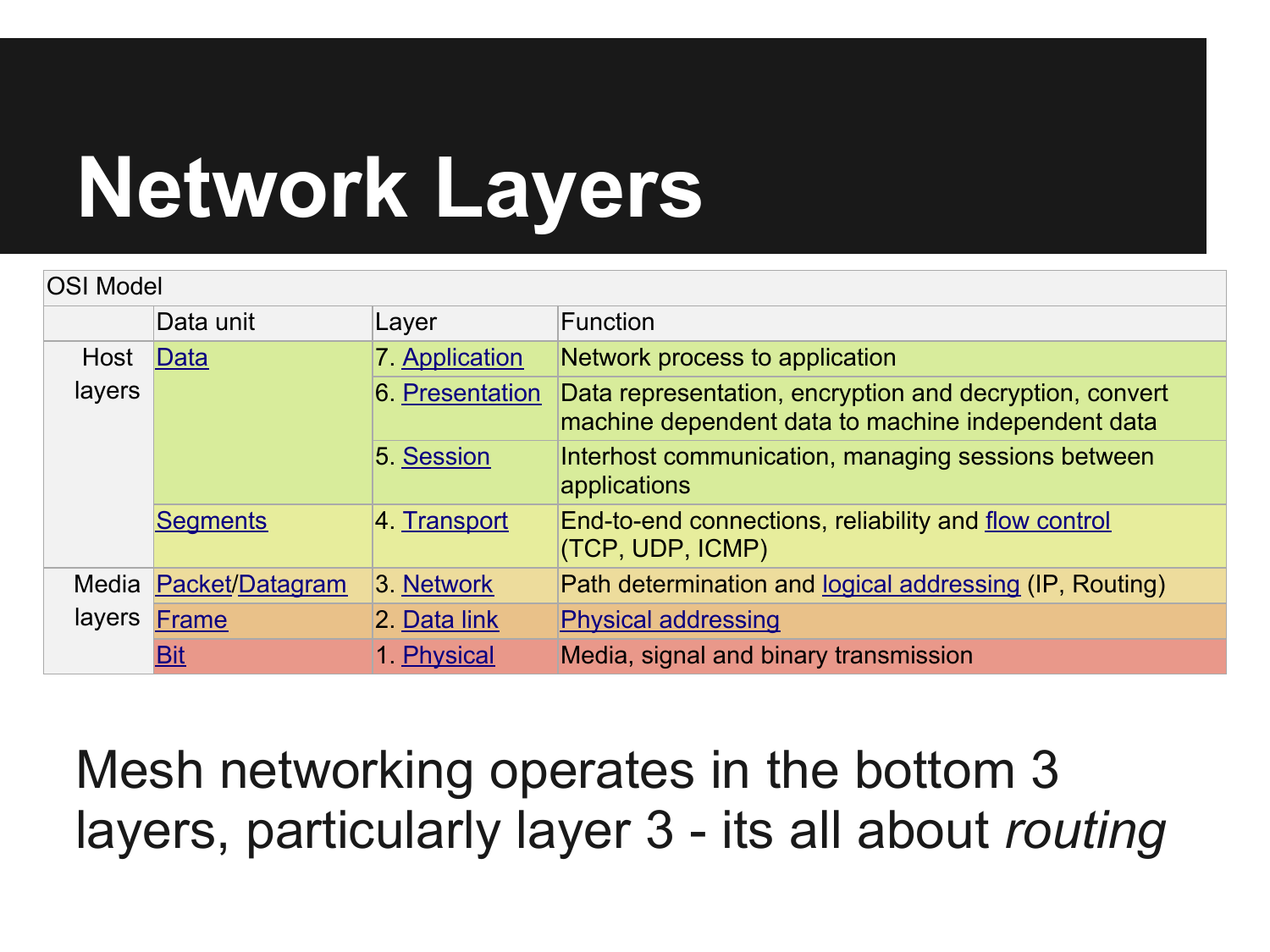# **Basic Topologies**

#### Universal access at link layer



Figure: Topologies commonly used in LANs.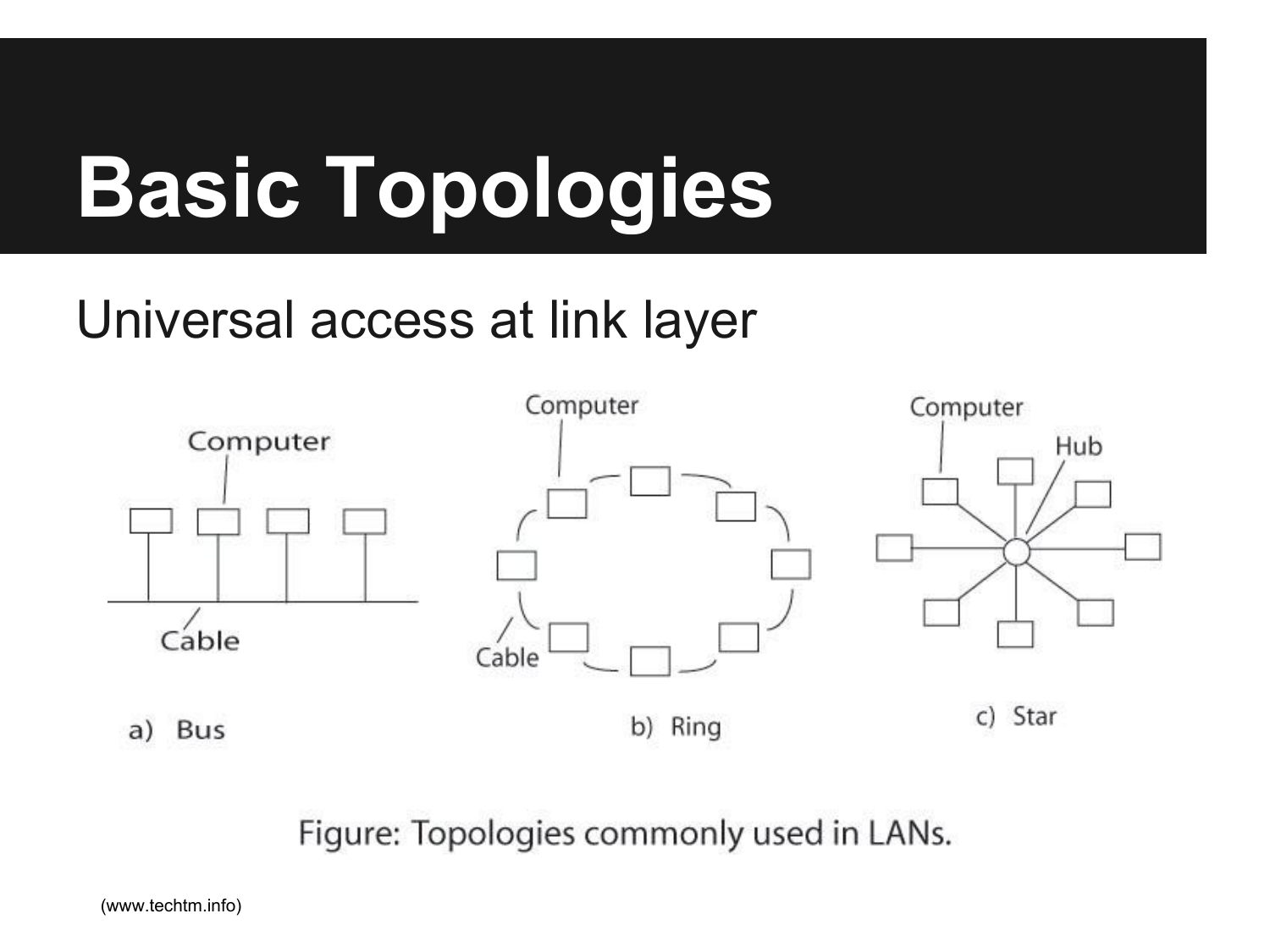# **Mesh Topology**



(kunz-pc.sce.carleton.ca)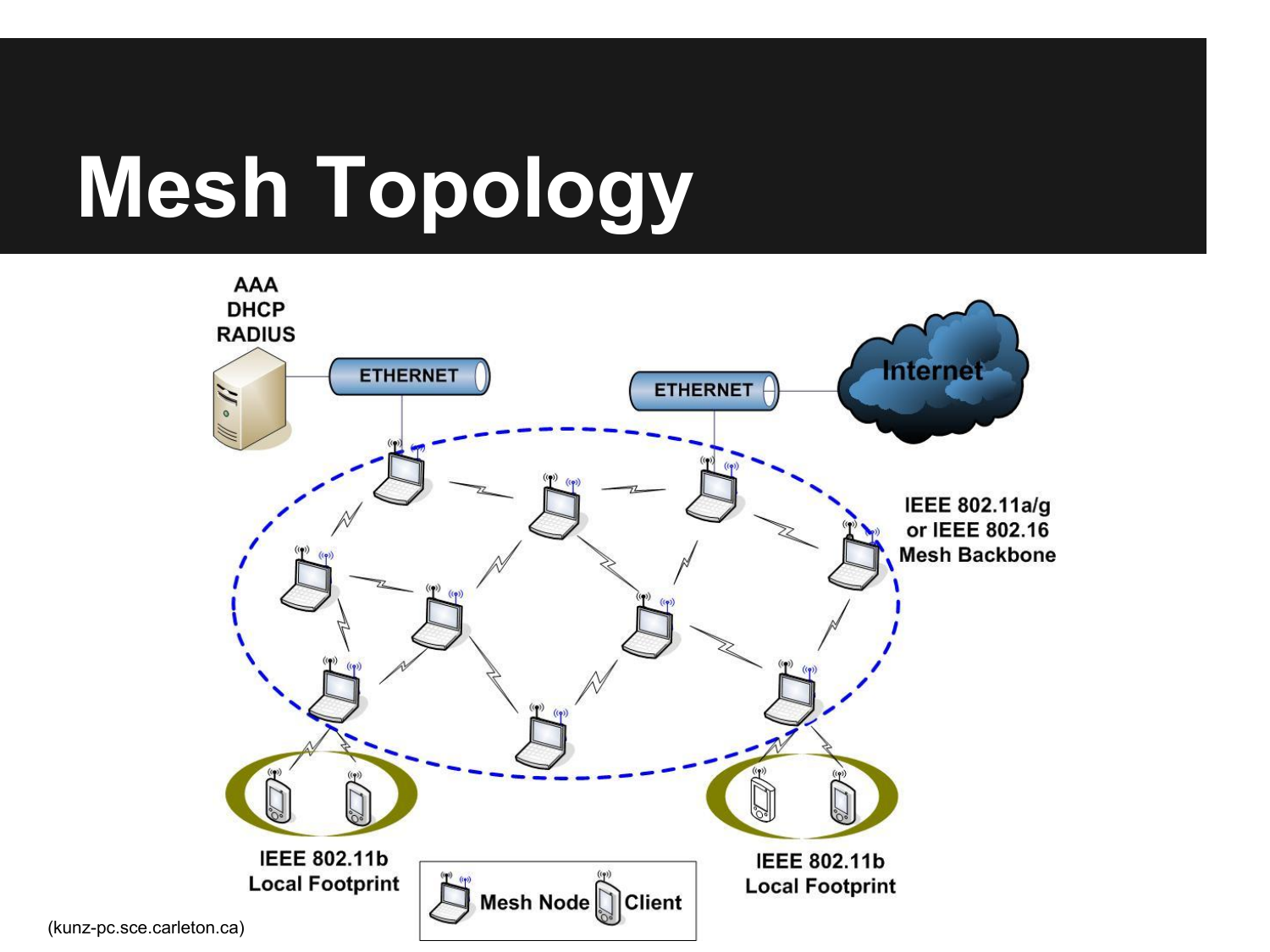### **Mesh and WiFi**

Frequencies overlap w/Part 15 and 97

- 2.4 Ghz (2390-2450 MHz)
- $\bullet$  5 Ghz (5650-5925 MHz)

Designed for mobile or unreliable nodes

Re-purposing WiFi Access Point equipment

- Standards based
- Open Source Platforms (Linux, OpenWRT)
- Useable Bandwidth
- Cheap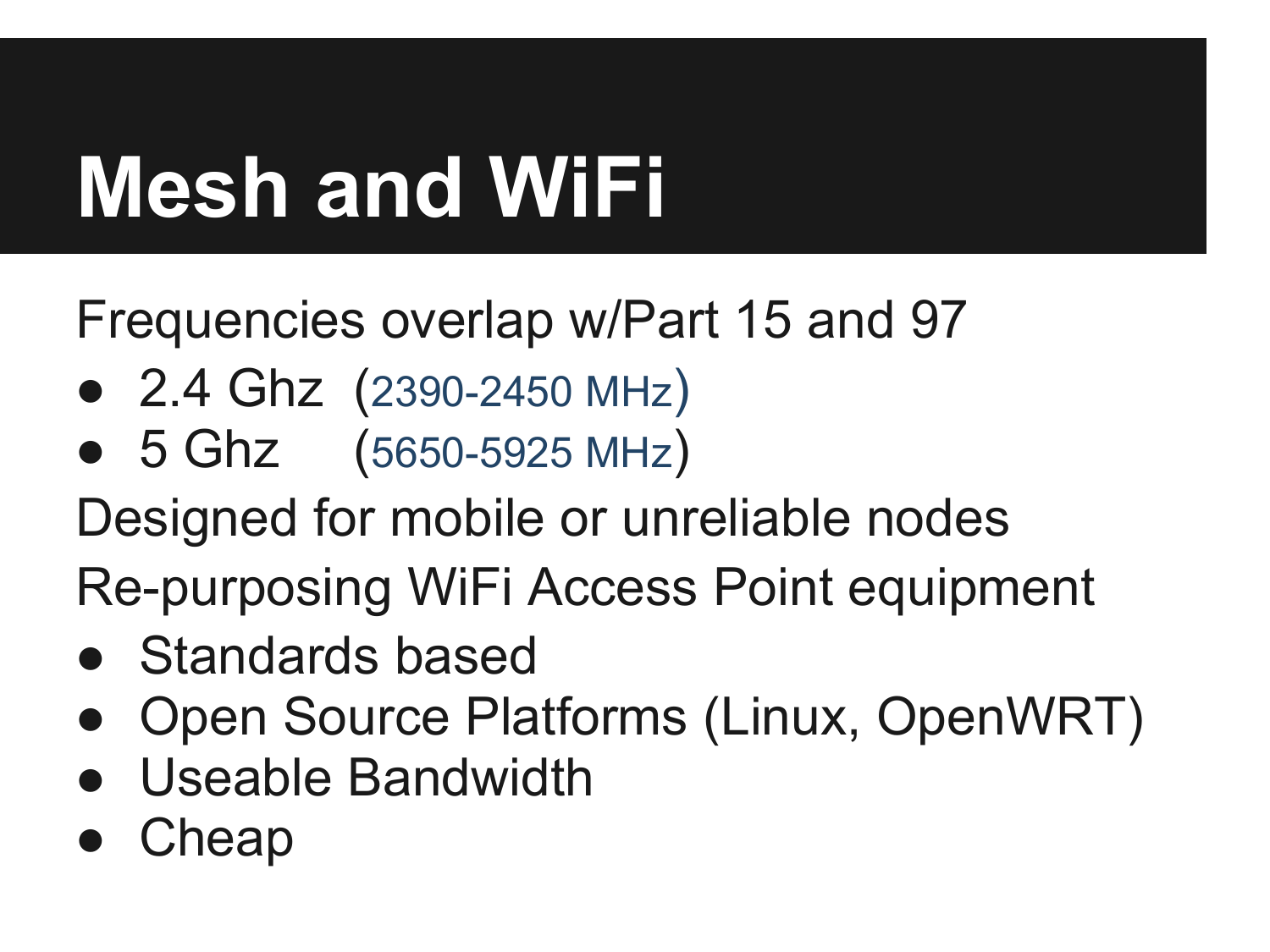

US WiFi allocation is 2402-2473 MHz US Amateur allocation is 2390-2450 MHz

#### **2.4GHz WiFI Channel Layout**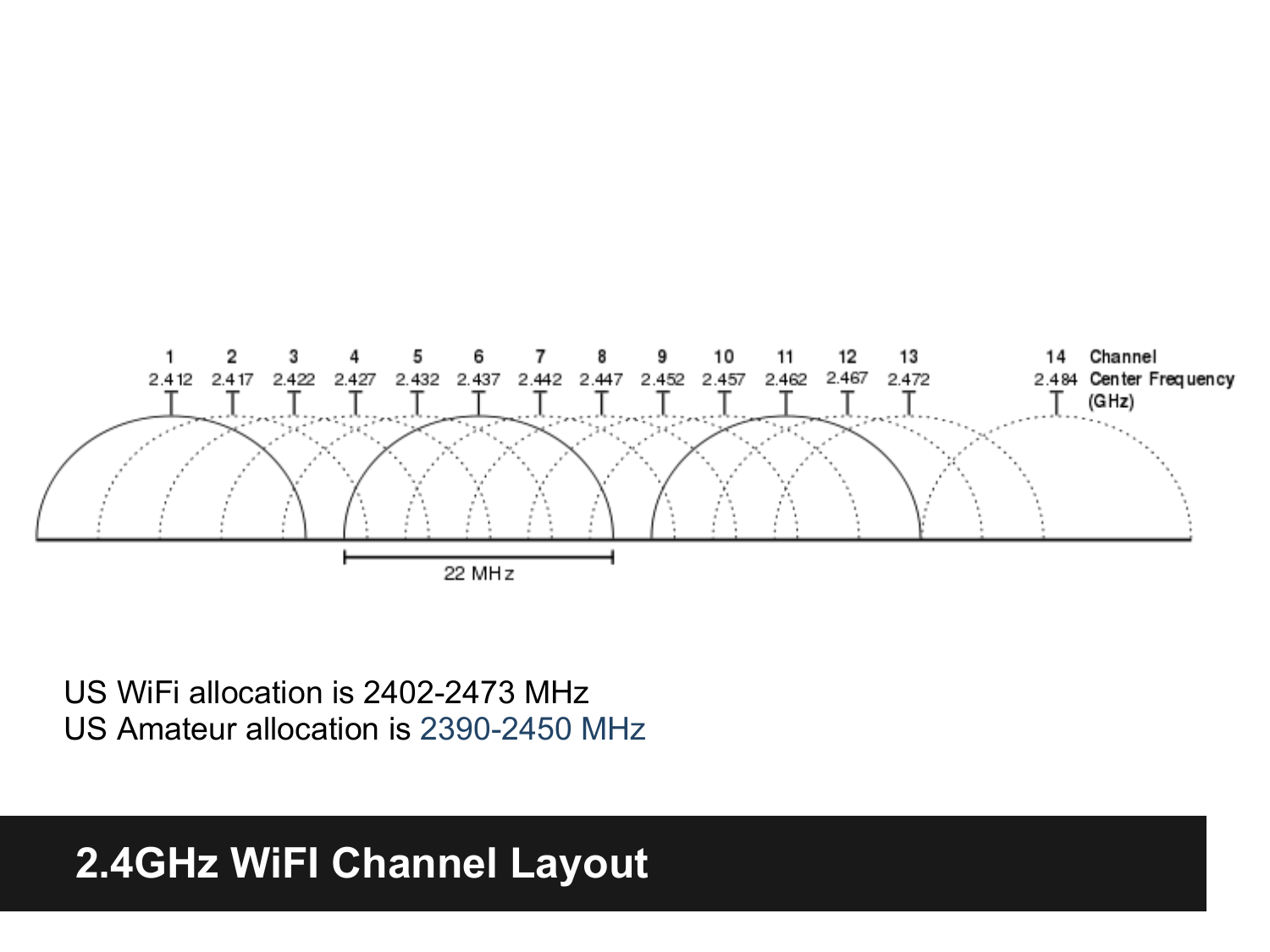

#### **A complex mesh network**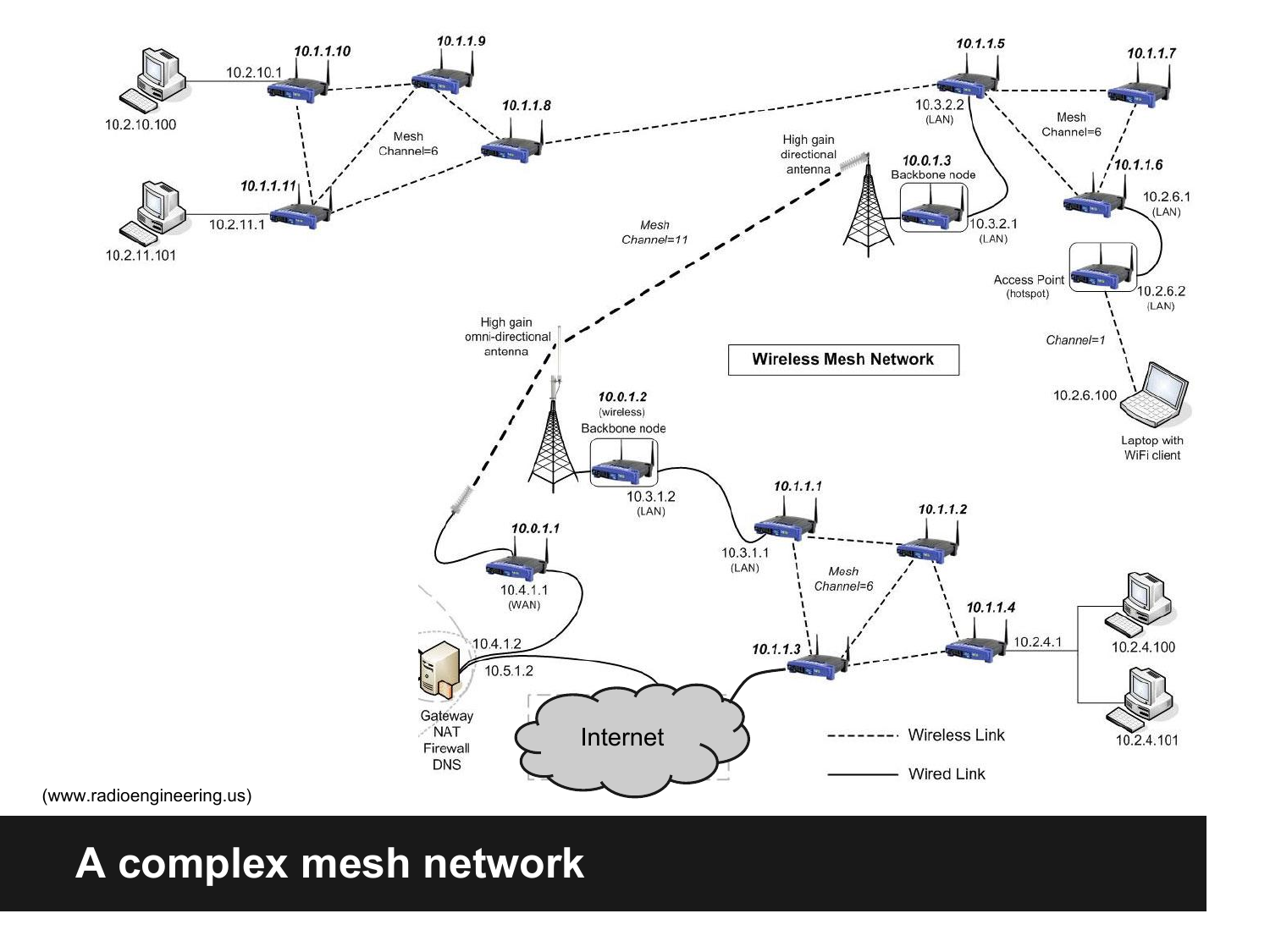#### **Network addresses**

An IPv4 address (dotted-decimal notation)

172.16.254.1 10101100.00010000.11111110.00000001 One byte = Eight bits Thirty-two bits  $(4 * 8)$ , or 4 bytes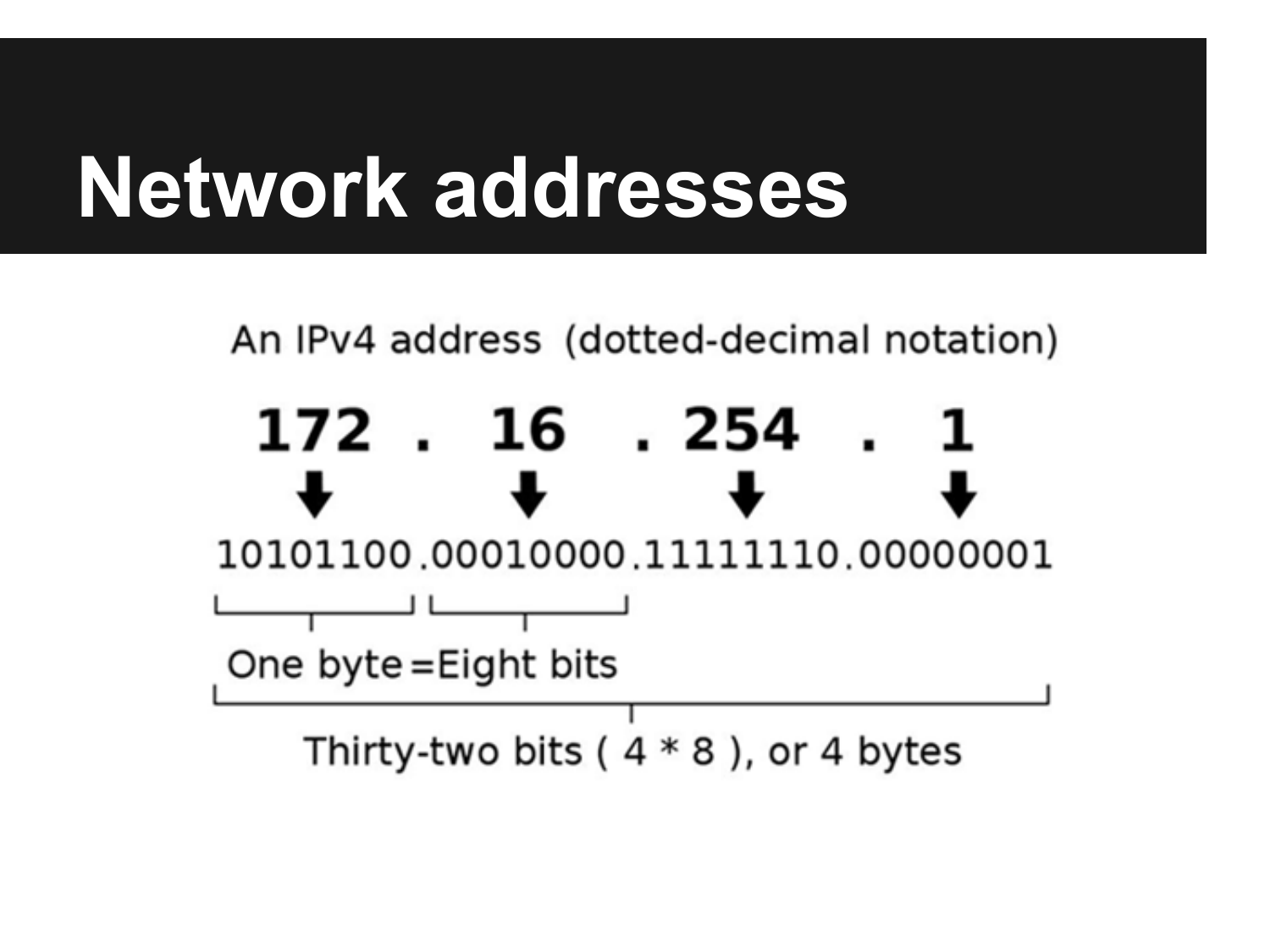#### **'Local Network' Addresses**

#### Local Network Addresses (not routable)

| 10.x.y.z                | 16M addresses |
|-------------------------|---------------|
| 172.16.x.y - 172.31.x.y | 1M addresses  |
| 192.168.x.y             | 64K addresses |

#### Reserved by IANA for local use (RFC1918)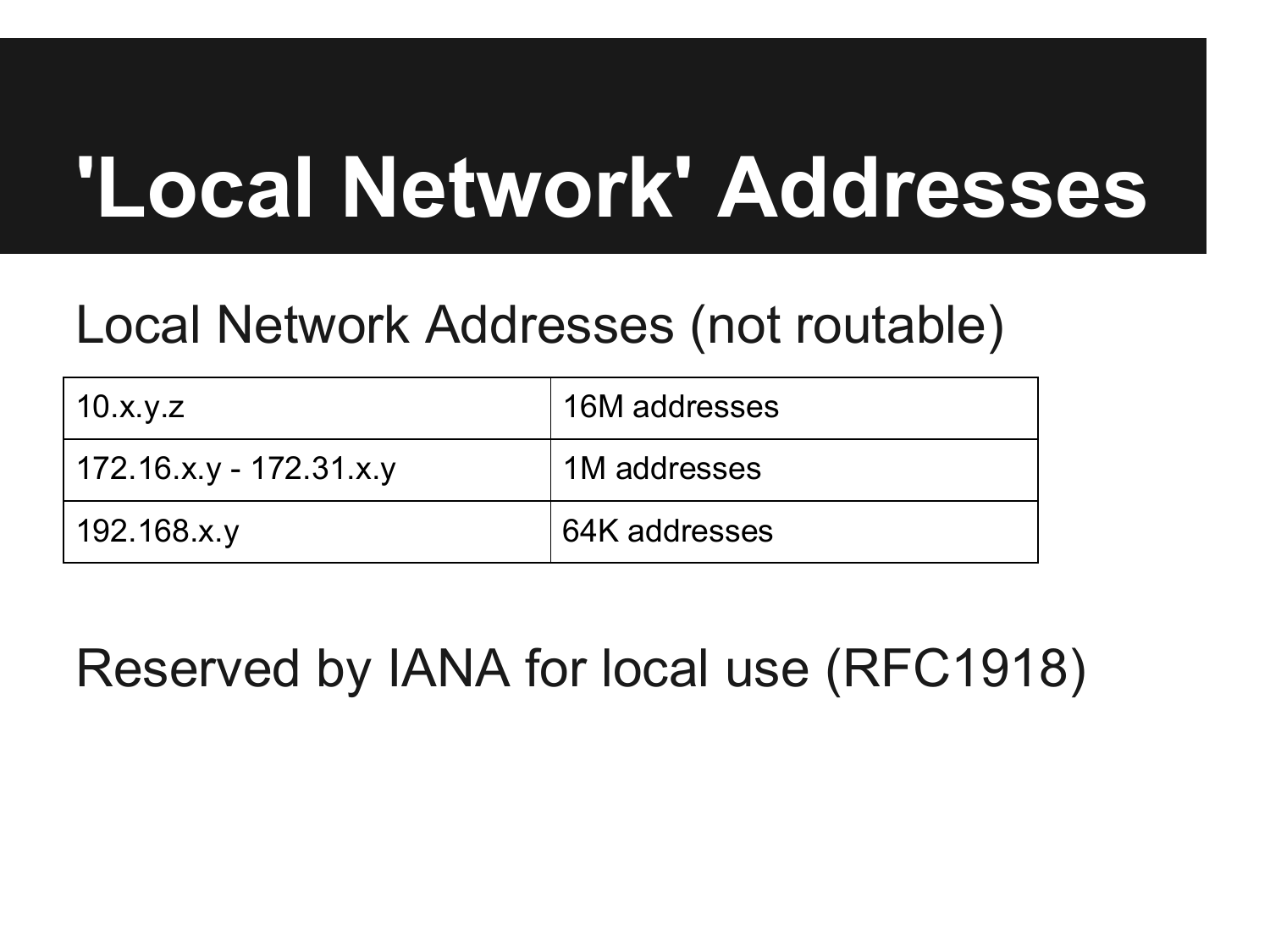#### **Mesh Network Addressing**

- Auto Assignment using MAC address
	- Take MAC address: 00:1b:63:9e:81:1b
	- Convert hex to decimal: 158, 129, 27
	- Address is 10.158.129.27
	- Pray for no duplicates (probably safe)
- Manual Assignment
	- Goto a registry and request a number of addresses
	- Assignments: nw-mesh@yahoogroups.com
	- E.g. 10.255.254.232/29 (232-239, 8 hosts)
	- Larger blocks available if needed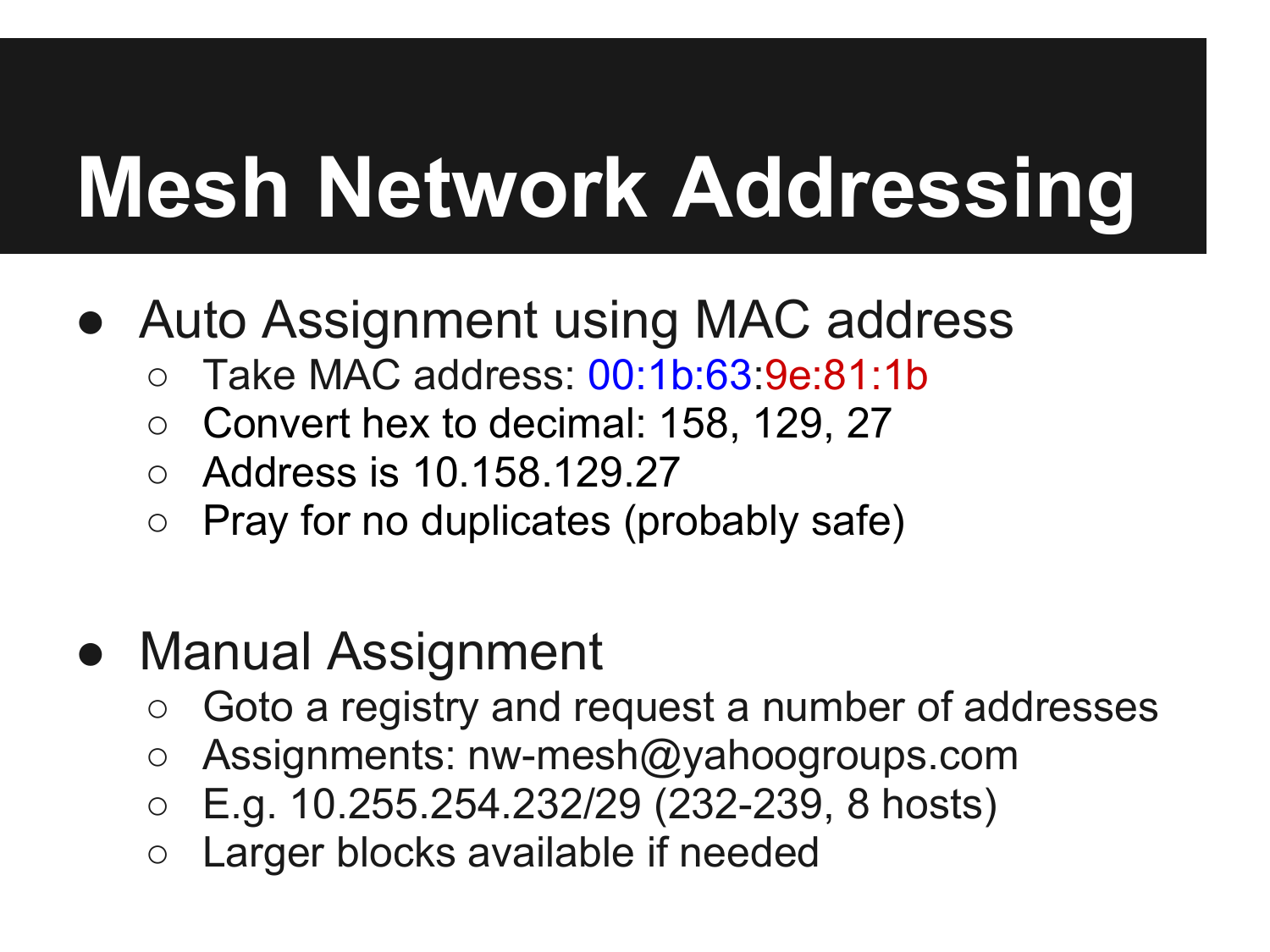# **Mesh Routing - OLSR**

OLSR - Optimized Link State Routing Protocol

- Designed for ad-hoc mobile networks
- Uses algorithms to minimize routing updates
- Actively manages host routing table
- [RFC 3626](http://tools.ietf.org/html/rfc3626) or read the Wikipedia article
- [Demo of MPR flooding \(Flash\)](http://hipercom.inria.fr/olsr/mpr-flooding.html) and [PDF](http://www.olsr.org/docs/wos3-olsr.pdf)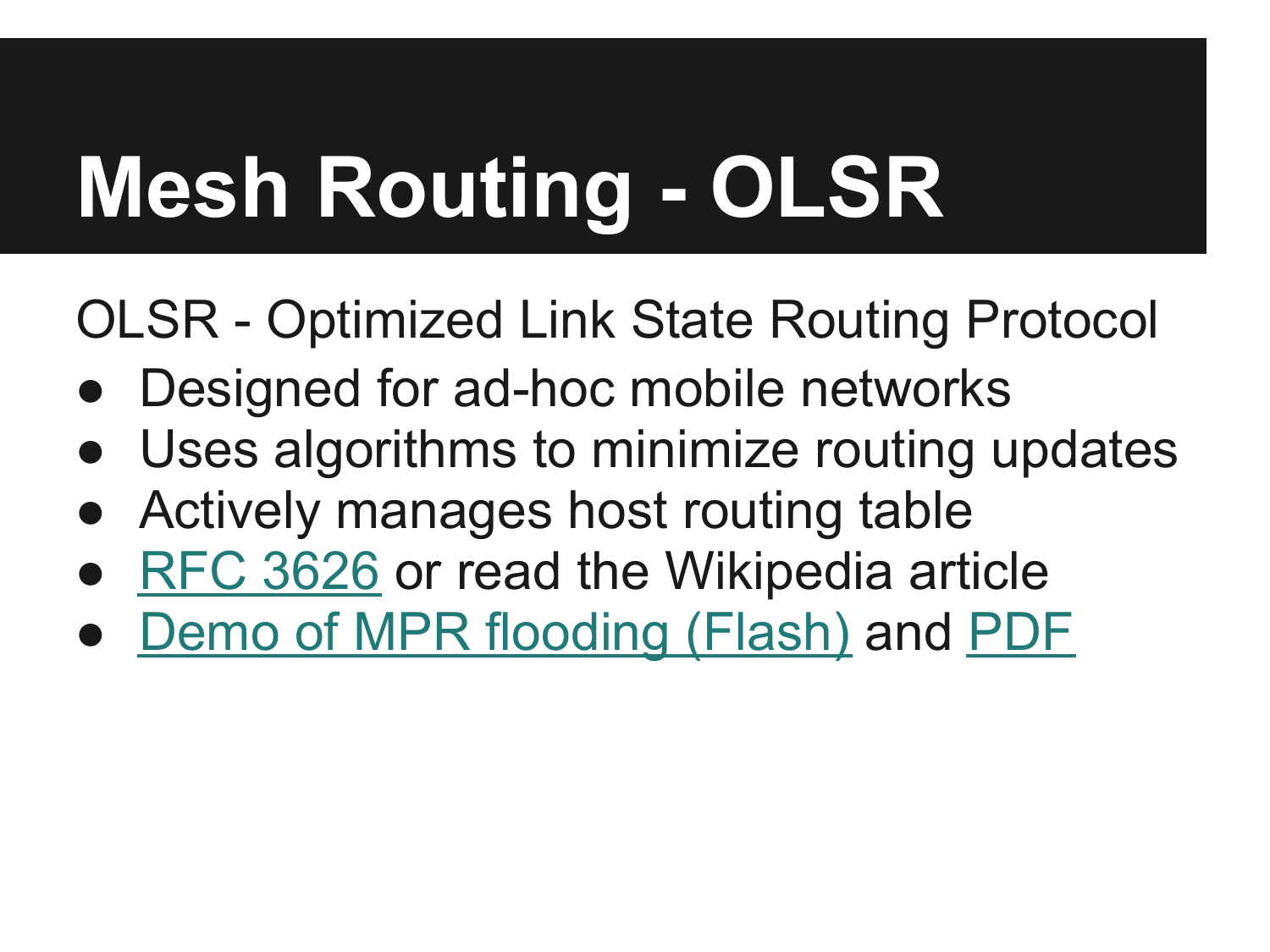### **OLSR Terminology**

Main Address Neighbor Node 1 hop neighbors 2 hop neighbors Multipoint Relays (1 or more) Multipoint Relay Selector



(www.sciencedirect.com)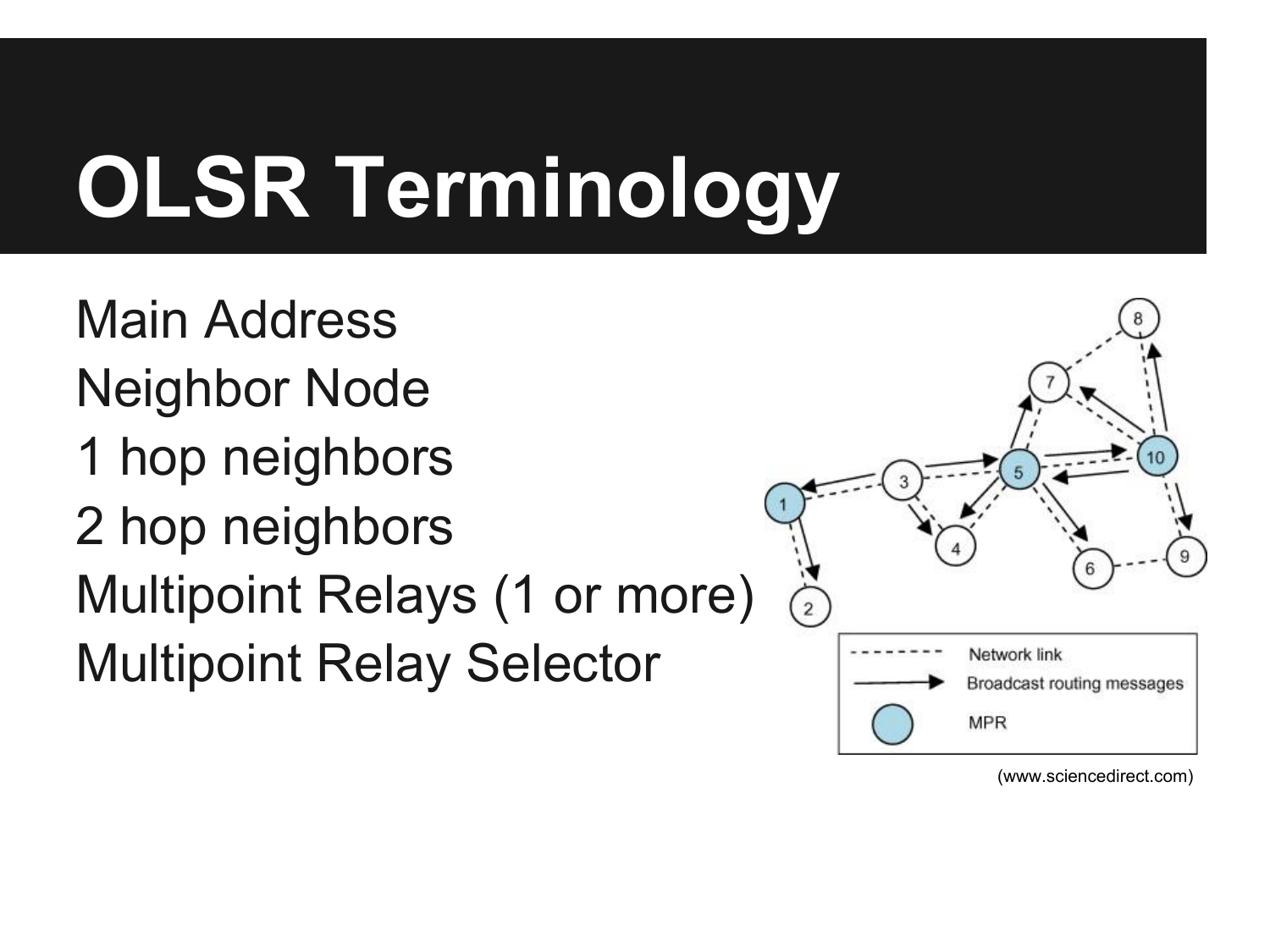### **Radio propagation issues**

Water is our enemy (fog, rain, trees!) Line of sight Power is limited Potential radiation hazard (this is microwave)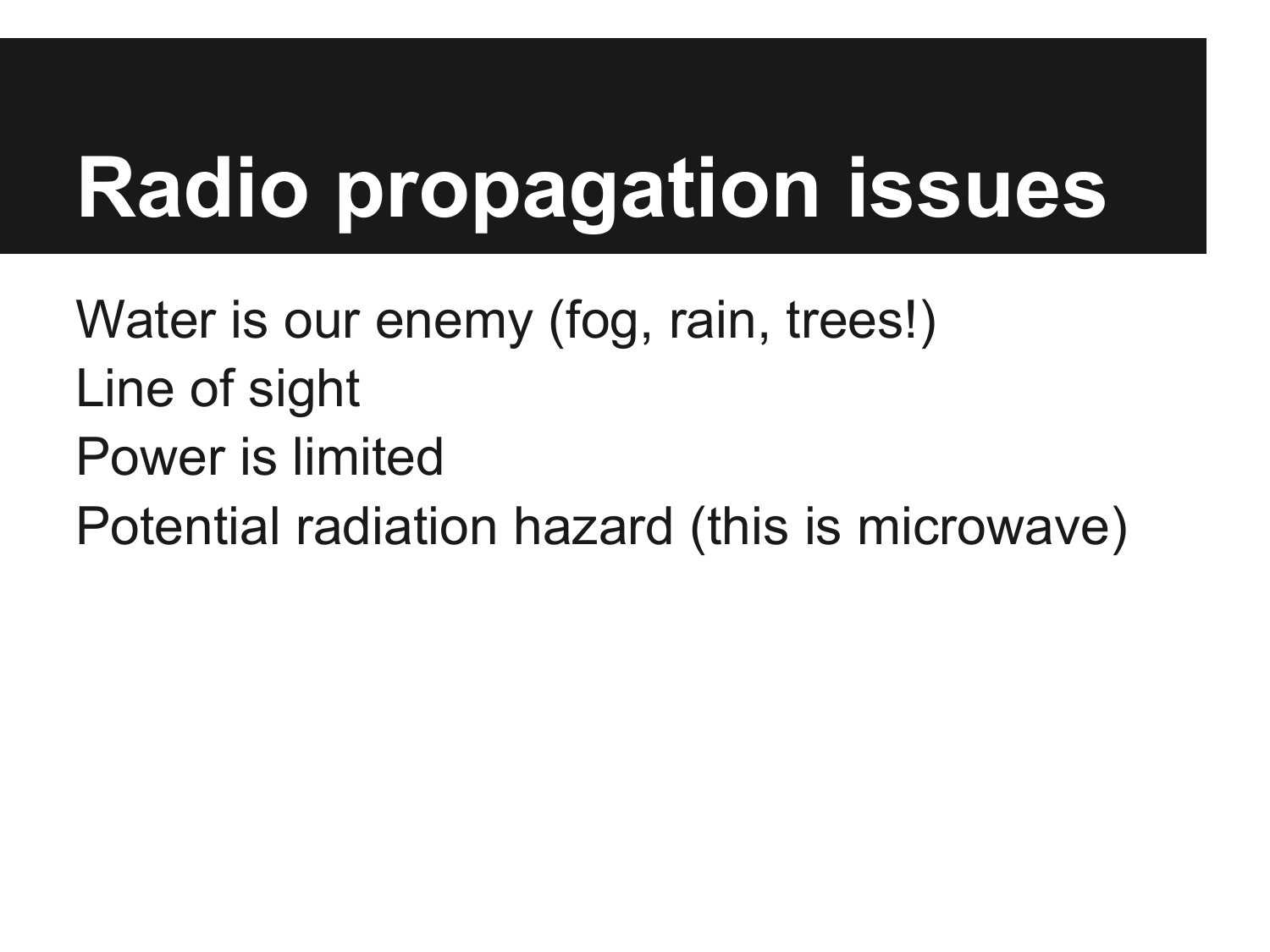#### **Services**

**Chat** VOIP File Transfer Image Transfer

**Websites** File Repository **Telemetry** Remote management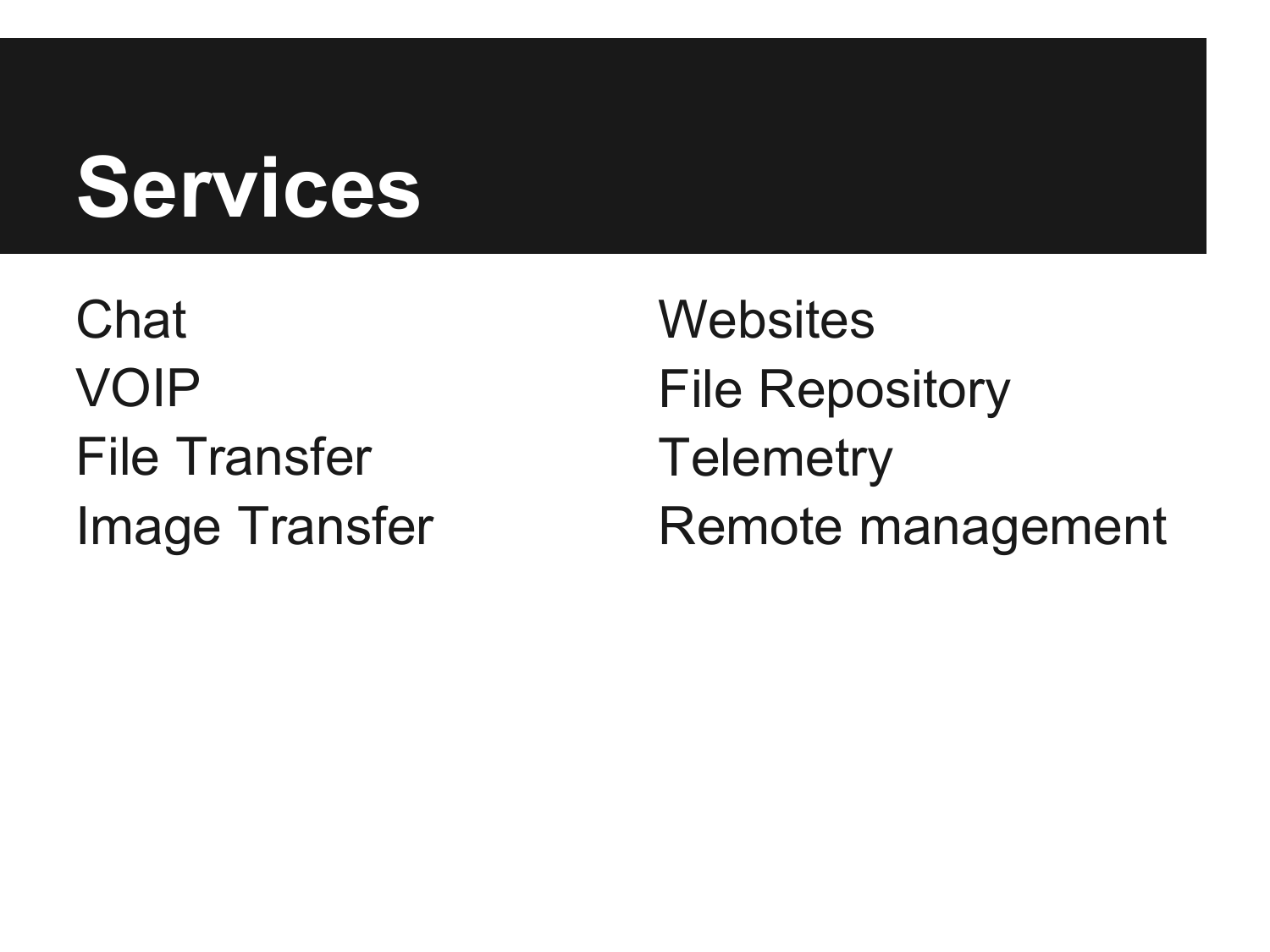#### **State of the Mesh**

2.4GHz Channel: 1 (2412MHz) 2.4GHz SSID: NW-MESH-2412

Use of the frequency in the frequency prevents "channel hopping". If using a different channel, change the frequency to match the channel.

New Backfire build for WRT54G's: http://mesh.randomnotes.org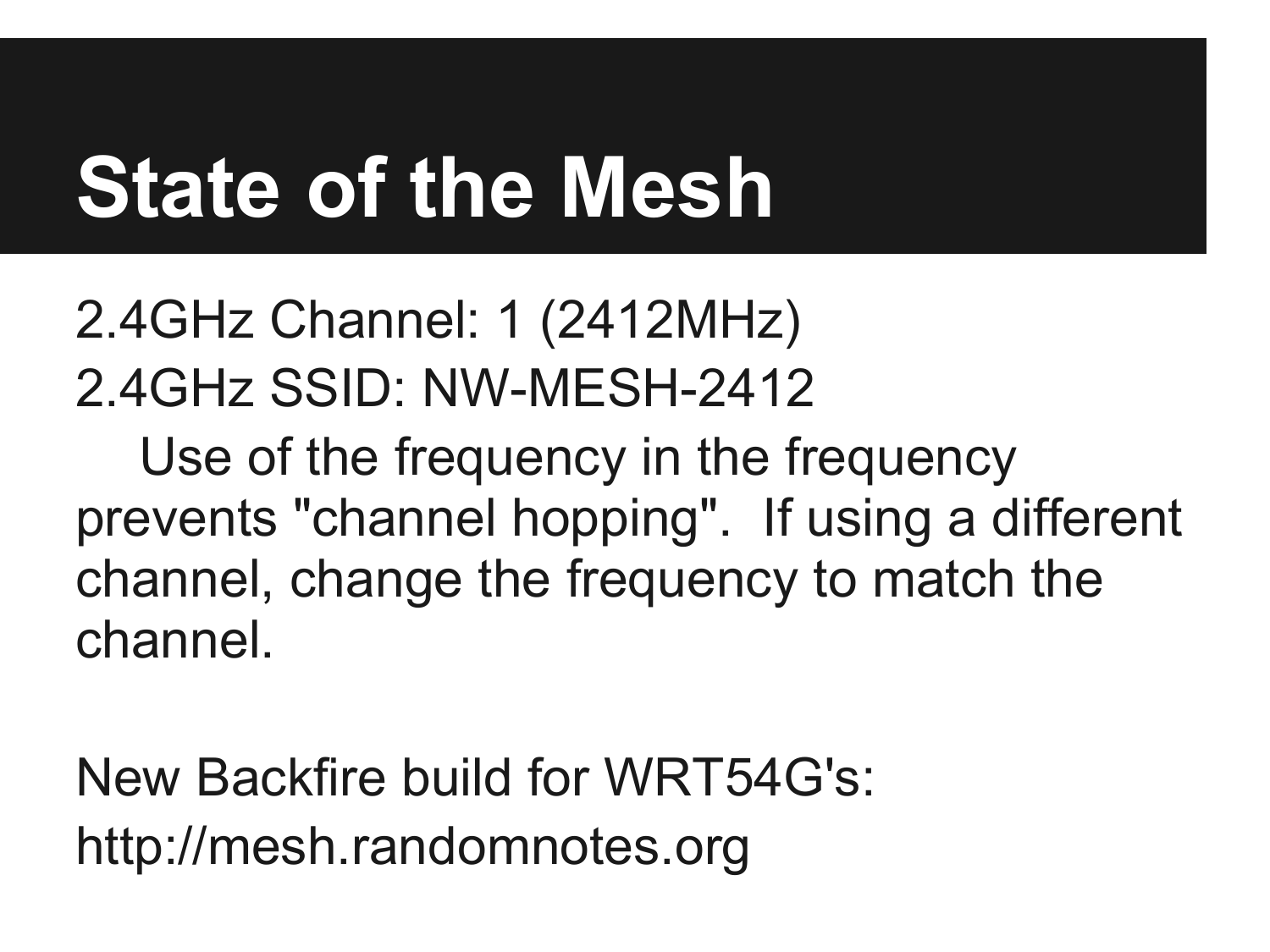### **Open Questions**

What band(s) to use? What channels to use? What protocol to use? (OLSR is not the only game in town!) What services do we need? Making services as reliable as network Independence vs. Centralized Services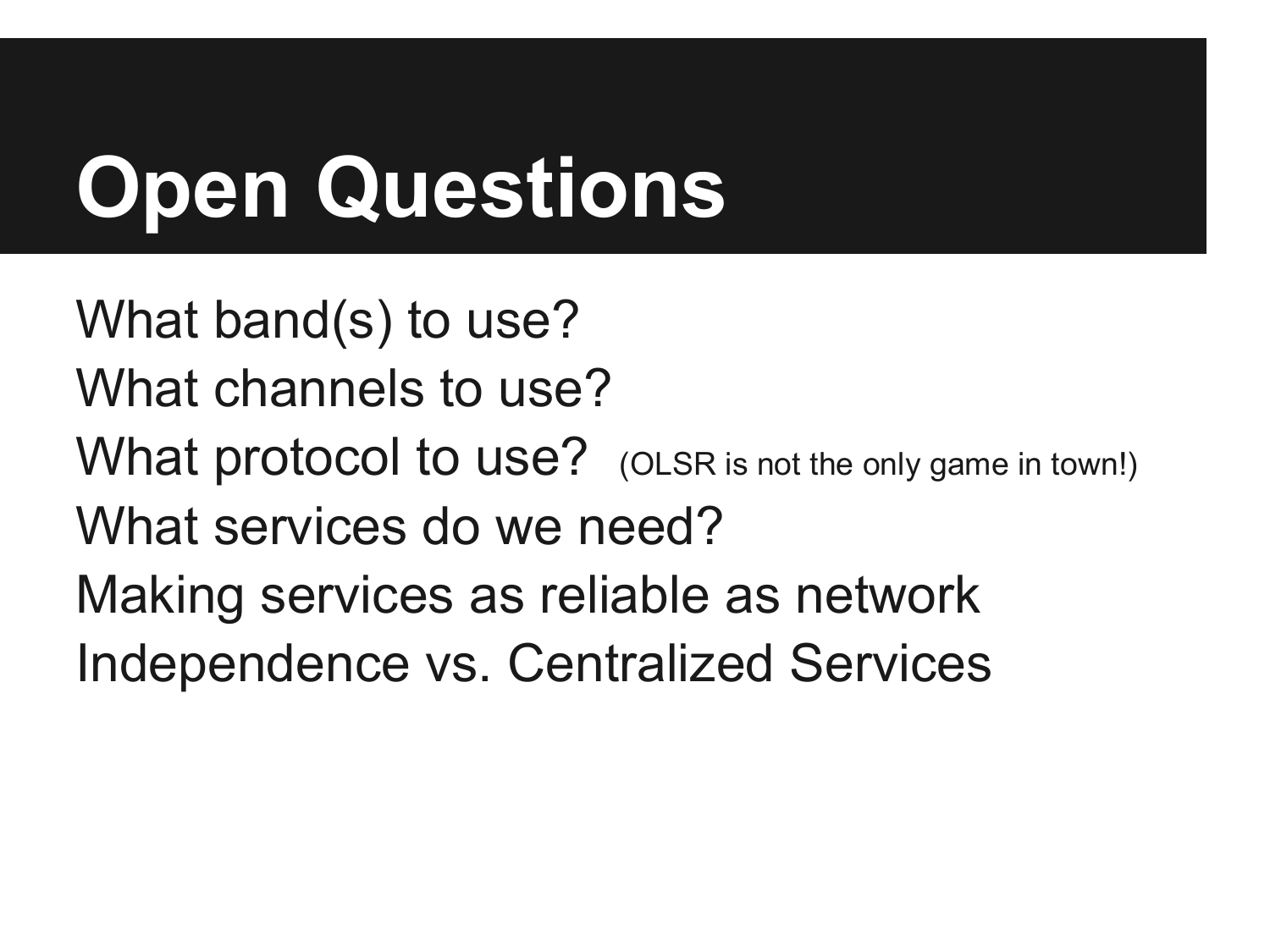# **Getting Involved**

- Join Yahoo! group NW-MESH
- Look for the next MESH workshop
- Start looking for good locations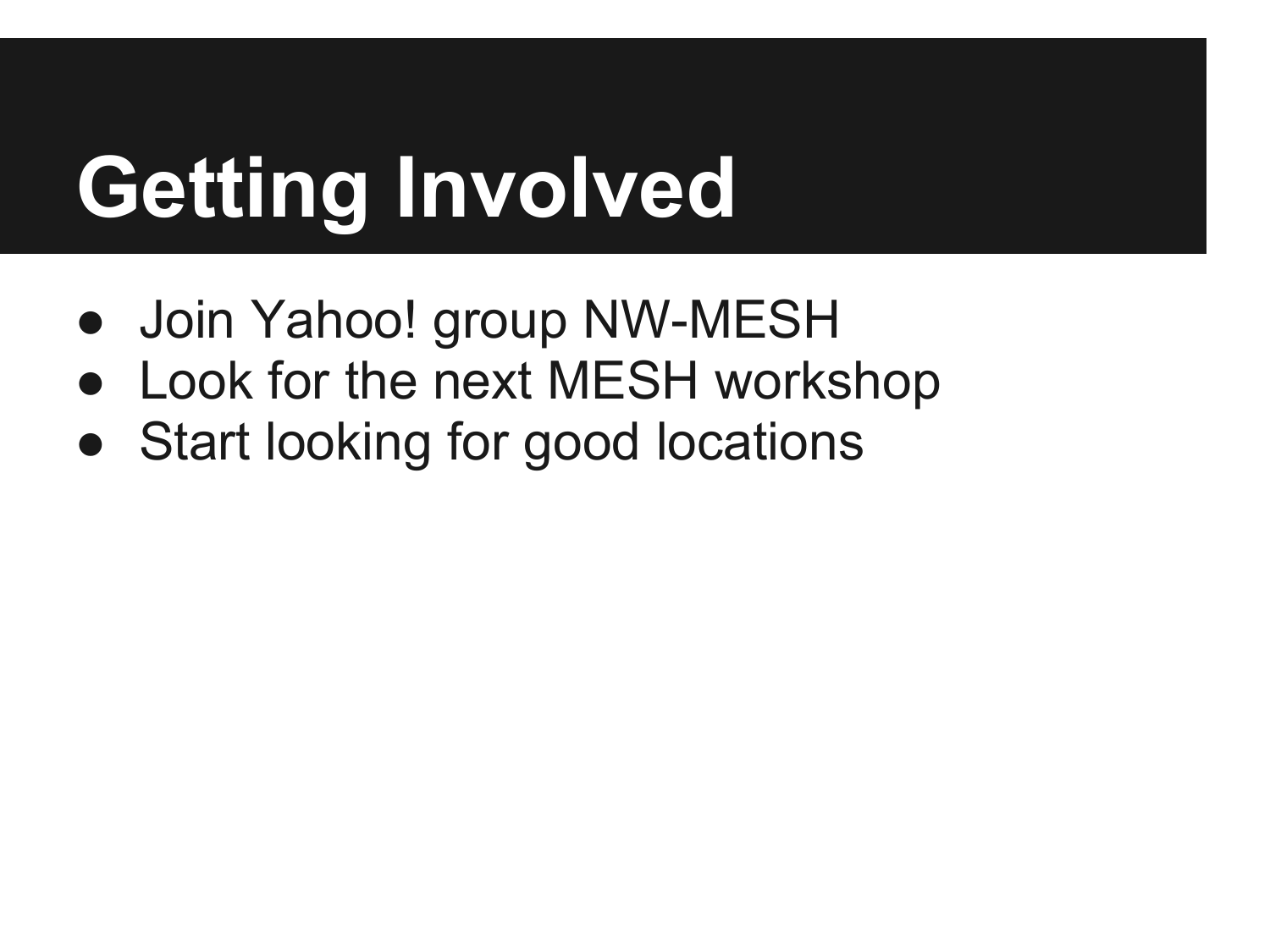#### **Local Activists**

These guys have been a great help to me: Brian Heaton - KY9K Steve Monsey - N0FPF Bill Vodall - WA7NWP Gerard Hickey - WT0F Rob Martin - AE7EG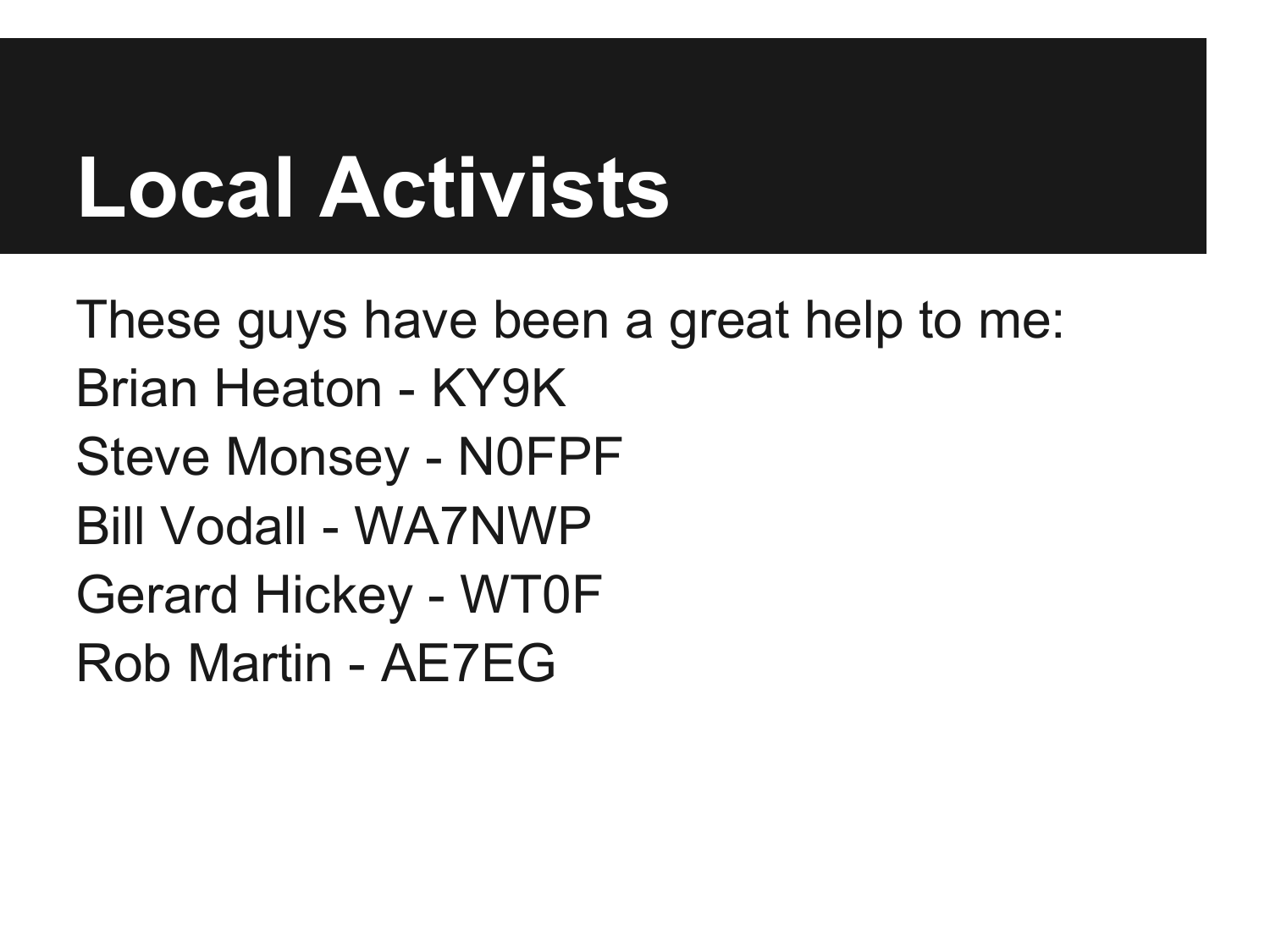# **Wrap-up**

#### Exciting Times for Amateur Radio

- Mesh data networks
- New Digital Modes (e.g. DSTAR)
- NBFM

Lots of evolving technologies

Protocol standards under active development Much of this is still an experiment

Now's the time to join the party!